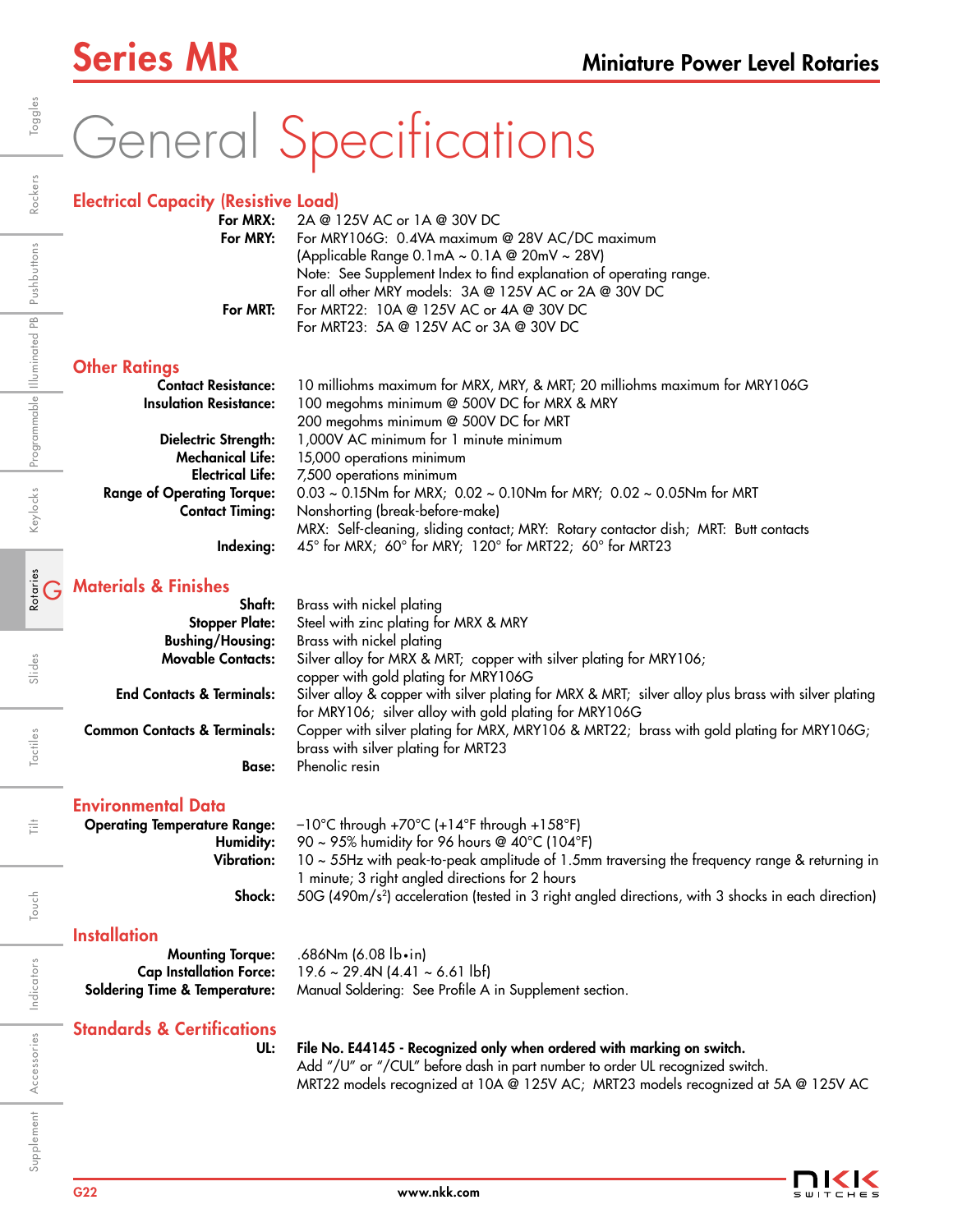# Distinctive Characteristics

Positive detent mechanism for distinct feel and audible feedback.

Metal bushing and housing construction increases durability.

Adjustable stopper plate allows 2-8 position settings.

High contact reliability achieved by the self-cleaning contact mechanism.

Break-before-make contact timing with various mechanism types: sliding contacts in MRX, contactor dish in MRY, and butt contacts in MRT models.

Terminal types include PC-turret for MRX, turret for MRY, and solder lug for MRT models.

Molded-in PC-turret and turret terminals prevent entry of flux and other contaminants.







Indicators

Supplement Accessories Indicators I Touch I Tactiles I Slides I **Rotaries I** Keylocks Programmable Illuminated Pushbuttons Rockers I Toggles

Slides

Tactiles

言

Touch

Toggles

Rockers

Keylocks Programmable Illuminated PB Pushbuttons

G Rotaries

Accessories

Supplement Accessories Indicators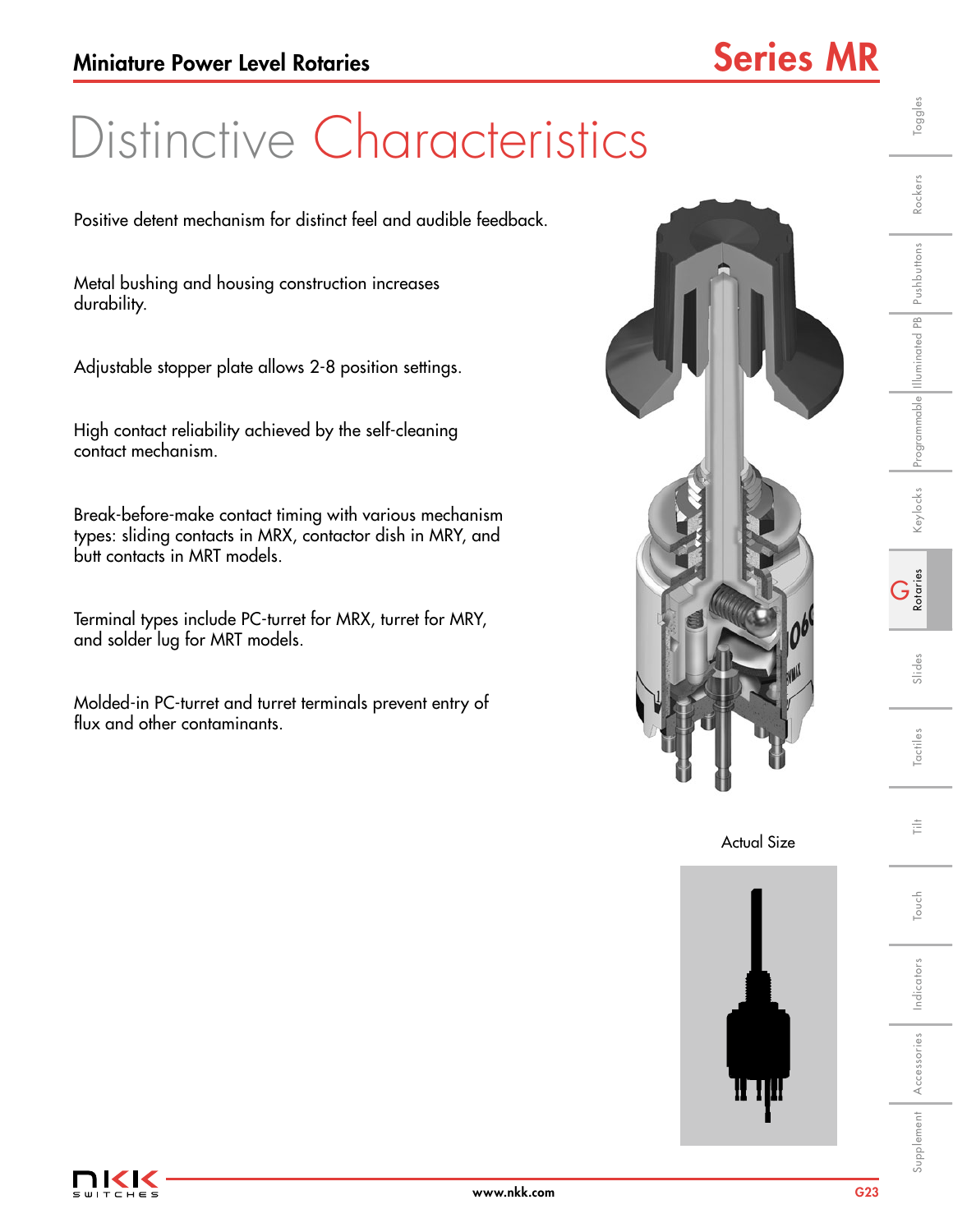

**\*** Wire harness & cable assemblies offered only in Americas

IMPORTANT:

cations page.

MRT Switches are supplied without UL & cULus marking unless specified. UL & cULus recognized only when ordered with marking on the switch. Specific models, ratings, & ordering instructions are noted on General Specifi-

### DESCRIPTION FOR TYPICAL ORDERING EXAMPLE

MRX108-A



### ACTUATORS & TERMINALS



Retaries<br>G

Touch

Indicators

Indicators

Accessories

Supplement Accessories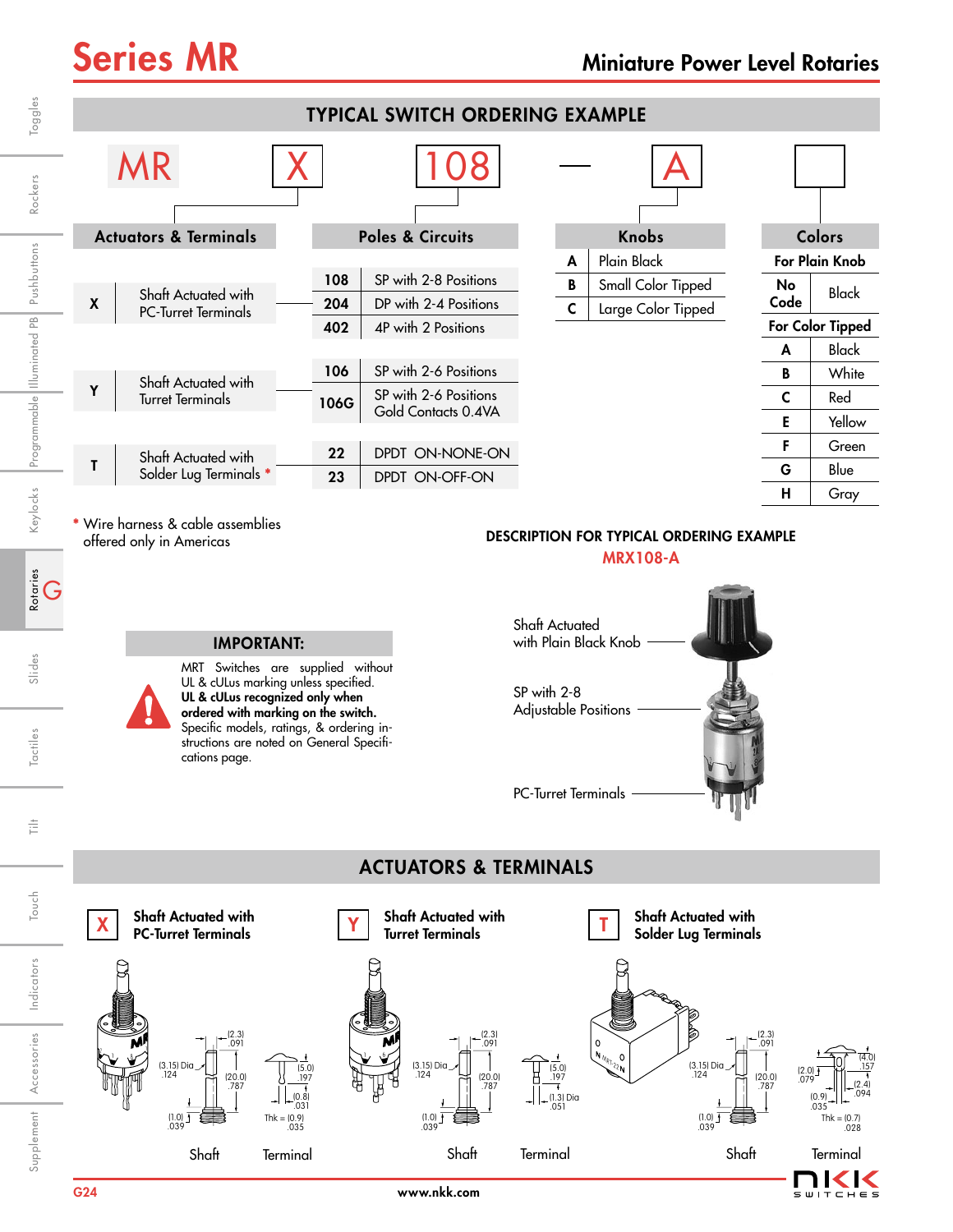## Miniature Power Level Rotaries Series MR

| <b>POLES &amp; CIRCUITS</b>                                                                                                                                                                                                                                                                                                                                                                                                                                                                                                                                                                                                                                                                                                                                                                                                                                                                                                                                                                                                                                                                                                                                                                                                                                                                                                                  |                                 |                                                                                                                   |                                                                                                     |                                                                      |                                                                                                        |                                         |  |  |
|----------------------------------------------------------------------------------------------------------------------------------------------------------------------------------------------------------------------------------------------------------------------------------------------------------------------------------------------------------------------------------------------------------------------------------------------------------------------------------------------------------------------------------------------------------------------------------------------------------------------------------------------------------------------------------------------------------------------------------------------------------------------------------------------------------------------------------------------------------------------------------------------------------------------------------------------------------------------------------------------------------------------------------------------------------------------------------------------------------------------------------------------------------------------------------------------------------------------------------------------------------------------------------------------------------------------------------------------|---------------------------------|-------------------------------------------------------------------------------------------------------------------|-----------------------------------------------------------------------------------------------------|----------------------------------------------------------------------|--------------------------------------------------------------------------------------------------------|-----------------------------------------|--|--|
| Pole                                                                                                                                                                                                                                                                                                                                                                                                                                                                                                                                                                                                                                                                                                                                                                                                                                                                                                                                                                                                                                                                                                                                                                                                                                                                                                                                         | Model                           | <b>Number of Positions</b>                                                                                        | <b>Stopper Settings</b>                                                                             | <b>Number of Terminals</b>                                           | <b>Schematics</b>                                                                                      | Toggles                                 |  |  |
| SP                                                                                                                                                                                                                                                                                                                                                                                                                                                                                                                                                                                                                                                                                                                                                                                                                                                                                                                                                                                                                                                                                                                                                                                                                                                                                                                                           | <b>MRX108</b>                   | $2 - 8$                                                                                                           | 2, 3, 4, 5, 6, 7, 8                                                                                 | 1 COM, 8 LOAD                                                        | 1 2 3 4 5 6 7 8                                                                                        | Rockers                                 |  |  |
|                                                                                                                                                                                                                                                                                                                                                                                                                                                                                                                                                                                                                                                                                                                                                                                                                                                                                                                                                                                                                                                                                                                                                                                                                                                                                                                                              | <b>MRY106</b><br><b>MRY106G</b> | $2 - 6$                                                                                                           | 2, 3, 4, 5, 6                                                                                       | 1 COM, 6 LOAD                                                        | 2<br>$\overline{3}$<br>$\overline{4}$<br>56                                                            | Pushbuttons                             |  |  |
| DP                                                                                                                                                                                                                                                                                                                                                                                                                                                                                                                                                                                                                                                                                                                                                                                                                                                                                                                                                                                                                                                                                                                                                                                                                                                                                                                                           | <b>MRX204</b>                   | $2 - 4$                                                                                                           | 2, 3, 4                                                                                             | 2 COM, 8 LOAD                                                        |                                                                                                        |                                         |  |  |
| <b>DPDT</b>                                                                                                                                                                                                                                                                                                                                                                                                                                                                                                                                                                                                                                                                                                                                                                                                                                                                                                                                                                                                                                                                                                                                                                                                                                                                                                                                  | <b>MRT22</b>                    | $\overline{2}$                                                                                                    | ON-NONE-ON                                                                                          | $2 - 3$<br>$2 - 1$<br>$5 - 6$<br>$5 - 4$                             |                                                                                                        |                                         |  |  |
|                                                                                                                                                                                                                                                                                                                                                                                                                                                                                                                                                                                                                                                                                                                                                                                                                                                                                                                                                                                                                                                                                                                                                                                                                                                                                                                                              | <b>MRT23</b>                    | 3                                                                                                                 | ON-OFF-ON                                                                                           | $2 - 1$<br><b>OPEN</b><br>$2 - 3$<br><b>OPEN</b><br>$5-6$<br>$5 - 4$ |                                                                                                        | Programmable Illuminated PB             |  |  |
| 4P                                                                                                                                                                                                                                                                                                                                                                                                                                                                                                                                                                                                                                                                                                                                                                                                                                                                                                                                                                                                                                                                                                                                                                                                                                                                                                                                           | <b>MRX402</b>                   | 2                                                                                                                 | 1 & 82                                                                                              | 4 COM, 8 LOAD                                                        |                                                                                                        |                                         |  |  |
|                                                                                                                                                                                                                                                                                                                                                                                                                                                                                                                                                                                                                                                                                                                                                                                                                                                                                                                                                                                                                                                                                                                                                                                                                                                                                                                                              |                                 |                                                                                                                   |                                                                                                     | <b>POSITION SETTING FOR MRX &amp; MRY MODELS</b>                     |                                                                                                        | Keylocks                                |  |  |
| G<br>Rotaries<br>Packaged Loose with Each Switch<br>Each switch is supplied with the stopper set for the maximum number of<br>positions allowed for that model. Prior to installation, the desired position<br>O<br>AT513M Hex Face Nut<br>O<br>setting should be made. Contact factory for continuous rotation.<br>O)<br>AT507M Locking Ring<br>6D)<br>1. Using the actuator knob, turn the shaft counterclockwise to the extreme left.<br>AT509 Lockwasher<br>If the shaft is not turned to this extreme position where the white line on the<br><b>Factory Assembled:</b><br>knob points to the number 1 position shown on the side of the switch,<br>proper setting cannot be achieved.<br>$-$ Hex Nut $-$<br>O<br>2. Remove the knob from the shaft and loosen the nut far enough to allow<br><u>R</u><br>Stopper Plate -<br>Ś<br>raising the stopper plate for resetting to the desired position.<br>3. Note the position numbers on the side of the switch; these correspond to<br>the terminal numbers and stopper holes. Insert the stopper in the hole<br>numbered for the maximum desired number of stop settings. Satisfactory<br>switch functioning cannot be assured if the stopper plate is not properly<br>positioned.<br><b>MRX</b><br><b>MRY</b><br>4. Tighten the nub (beveled side up) firmly against the stopper plate. |                                 |                                                                                                                   |                                                                                                     |                                                                      |                                                                                                        |                                         |  |  |
|                                                                                                                                                                                                                                                                                                                                                                                                                                                                                                                                                                                                                                                                                                                                                                                                                                                                                                                                                                                                                                                                                                                                                                                                                                                                                                                                              |                                 |                                                                                                                   | <b>TYPICAL SWITCH DIMENSIONS</b>                                                                    |                                                                      |                                                                                                        | Touch                                   |  |  |
|                                                                                                                                                                                                                                                                                                                                                                                                                                                                                                                                                                                                                                                                                                                                                                                                                                                                                                                                                                                                                                                                                                                                                                                                                                                                                                                                              |                                 |                                                                                                                   | Single, Double & Four Pole                                                                          |                                                                      | <b>MRX • PC-Turret Terminals</b>                                                                       |                                         |  |  |
| Keyway<br>$(3.15)$ Dia<br>.124                                                                                                                                                                                                                                                                                                                                                                                                                                                                                                                                                                                                                                                                                                                                                                                                                                                                                                                                                                                                                                                                                                                                                                                                                                                                                                               |                                 | M6 P0.75<br>$\begin{bmatrix} 2.3 \\ 0.91 \end{bmatrix}$<br>$(1.0)$<br>.039<br>$(5.6)$<br>.220<br>$(20.0)$<br>.787 | (0.9) Typ<br>.035<br>$\left  \frac{(5.0)}{.197} \right $ $+$<br>$(17.3)$ .681<br>$^{(10.0)}_{.394}$ | 90° R<br>$(0.8)$ Typ $0.31$                                          | $(1.5)$ Typ<br>.059<br>.(0.5) Typ<br>.020<br>(4.0) Dia<br>.157<br>$(14.0)$ Dia _ .551<br><b>MRX108</b> | Indicators<br>Accessories<br>Supplement |  |  |

### POSITION SETTING FOR MRX & MRY MODELS

- 1. Using the actuator knob, turn the shaft counterclockwise to the extreme left. If the shaft is not turned to this extreme position where the white line on the knob points to the number 1 position shown on the side of the switch, proper setting cannot be achieved.
- 2. Remove the knob from the shaft and loosen the nut far enough to allow raising the stopper plate for resetting to the desired position.
- 3. Note the position numbers on the side of the switch; these correspond to the terminal numbers and stopper holes. Insert the stopper in the hole numbered for the maximum desired number of stop settings. Satisfactory switch functioning cannot be assured if the stopper plate is not properly positioned.
- 4. Tighten the nub (beveled side up) firmly against the stopper plate.

 $CHE$ 









Supplement

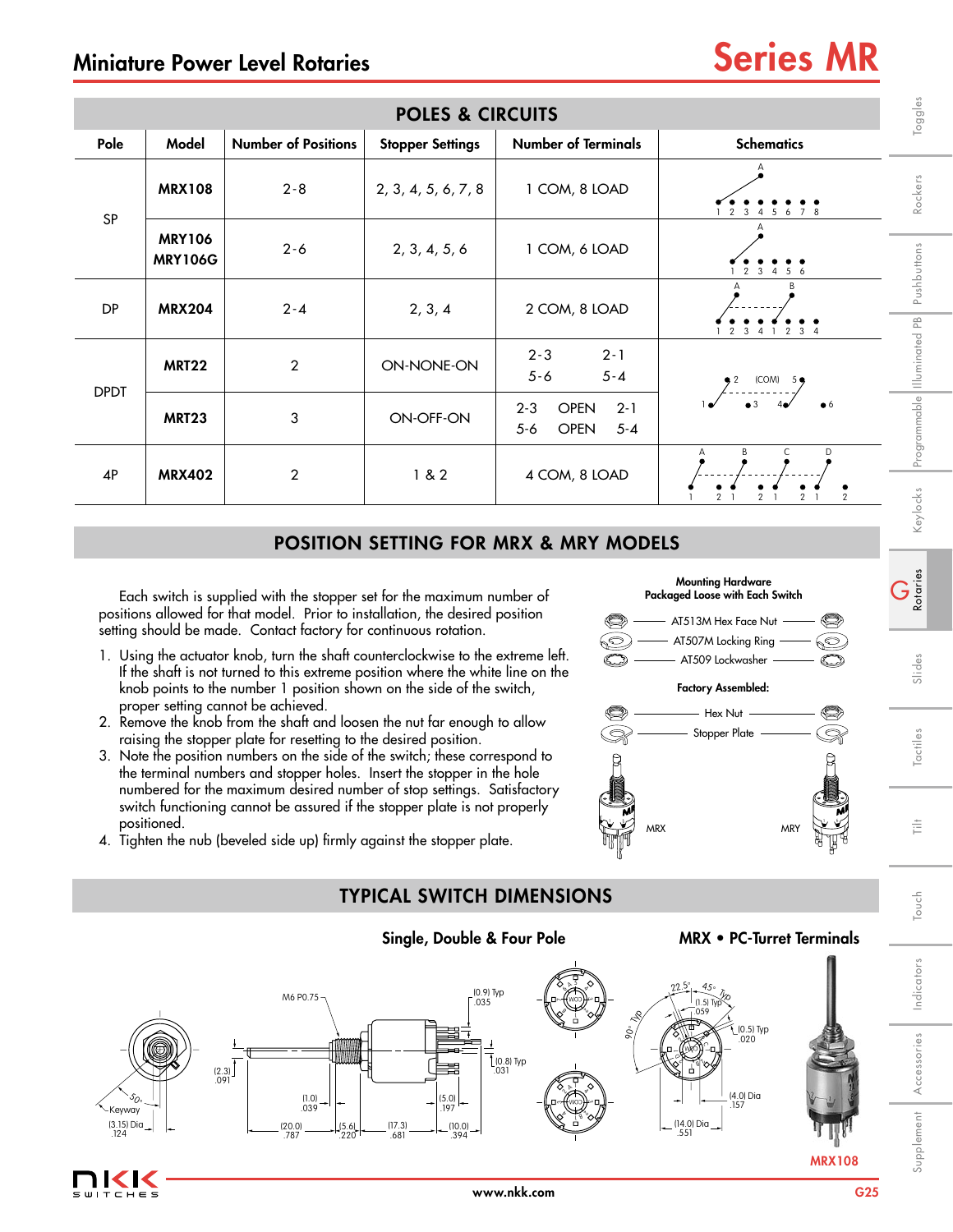